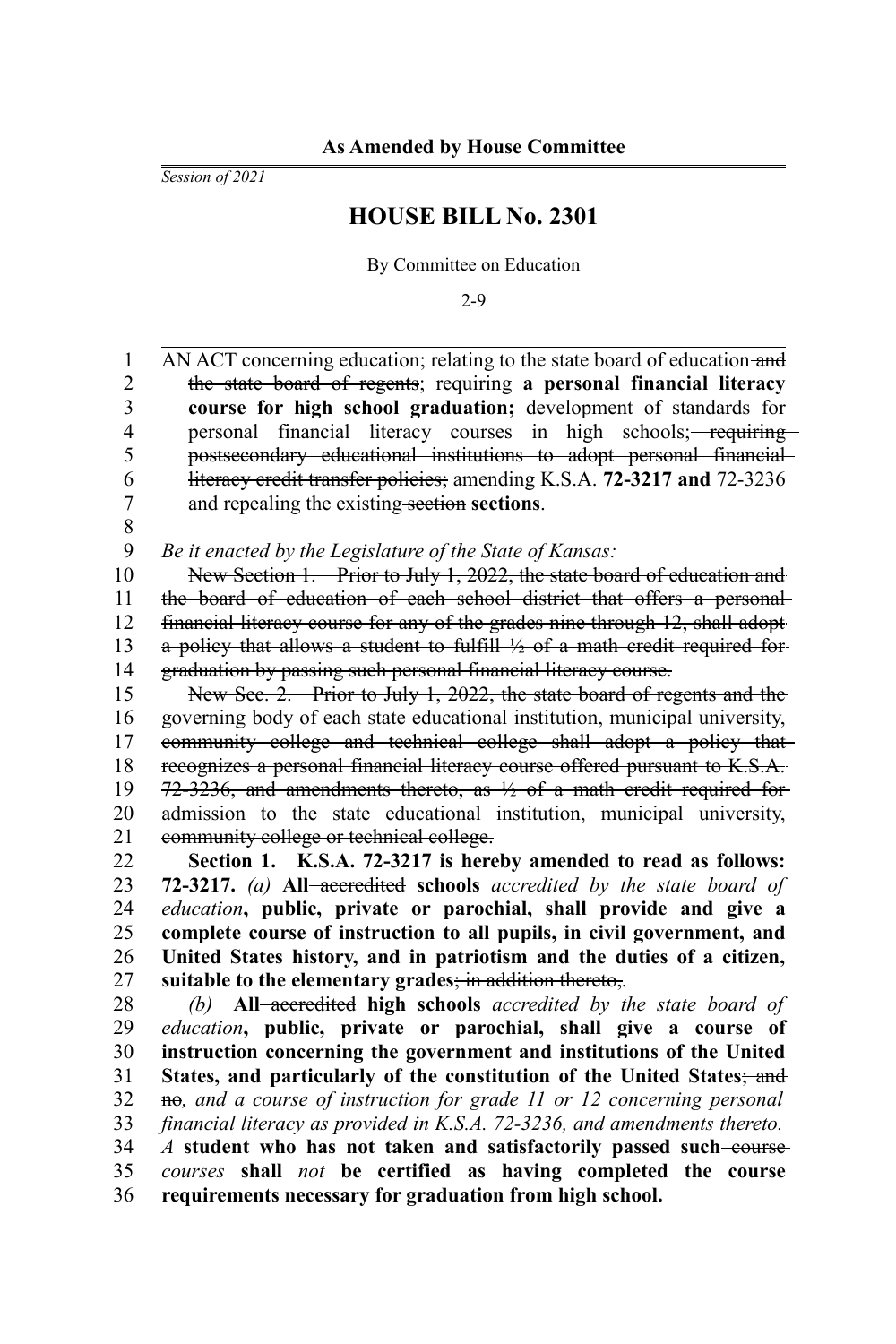Sec. 3. **2.** K.S.A. 72-3236 is hereby amended to read as follows: 72-3236. (a) In order To equip students with the knowledge and skills needed to become self-supporting and to enable students to make critical decisions regarding personal finances, the state board of education shall authorize and assist in the implementation of programs on teaching personal financial literacy. 1 2 3 4 5 6

(b) The state board of education shall develop a curriculum, materials and guidelines that local boards of education and governing authorities of accredited nonpublic schools may use in implementing *to implement* the program of instruction on personal financial literacy. The state board of education shall adopt a glossary of personal financial literacy terms which shall be used by school districts when implementing the program on personal financial literacy. 7 8 9 10 11 12 13

(c) The state board of education shall develop state curriculum standards for personal financial literacy, for all grade levels, *for kindergarten and grades one through 10* within the existing mathematics curriculum or another appropriate subject-matter curriculum*, and for grades 11 and 12 in accordance with subsection (d)*. 14 15 16 17 18

(d) The state board of education shall encourage school districts when selecting textbooks for mathematics, economics, family and consumerscience, accounting or other appropriate courses, to select those textbooks which contain substantive provisions on personal finance, including personal budgeting, credit, debt management and other topics concerning personal financial literacy. 19 20 21 22 23 24

(e) The state board of education shall include questions relating to personal financial literacy in the statewide assessments for mathematics or social studies required under K.S.A. 72-5170, and amendments thereto. When the statewide assessments for mathematics or social studies arereviewed or rewritten, the state board of education shall examine the questions relating to personal financial literacy and rewrite such questions in order to determine if programs on personal financial literacy are equipping students with the knowledge and skills needed to become selfsupporting and enabling students to make critical decisions regardingpersonal finances. *A course of instruction concerning personal financial literacy shall be at least one semester or two quarters or the equivalent thereof, and shall include, but not be limited to, the following topics:* 25 26 27 28 29 30 31 32 33 34 35 36

*(1) Saving and investing, including, but not limited to, understanding investments, wealth building and college savings;* 37 38

*(2) credit and debt, including, but not limited to, topics concerning the dangers of excessive debt, consumer awareness, credit bureaus, payday and car title loans and collection practices;* 39 40 41

*(3) financial responsibility and money management, including, but not limited to, topics concerning budgeting and negotiating techniques;* 42 43